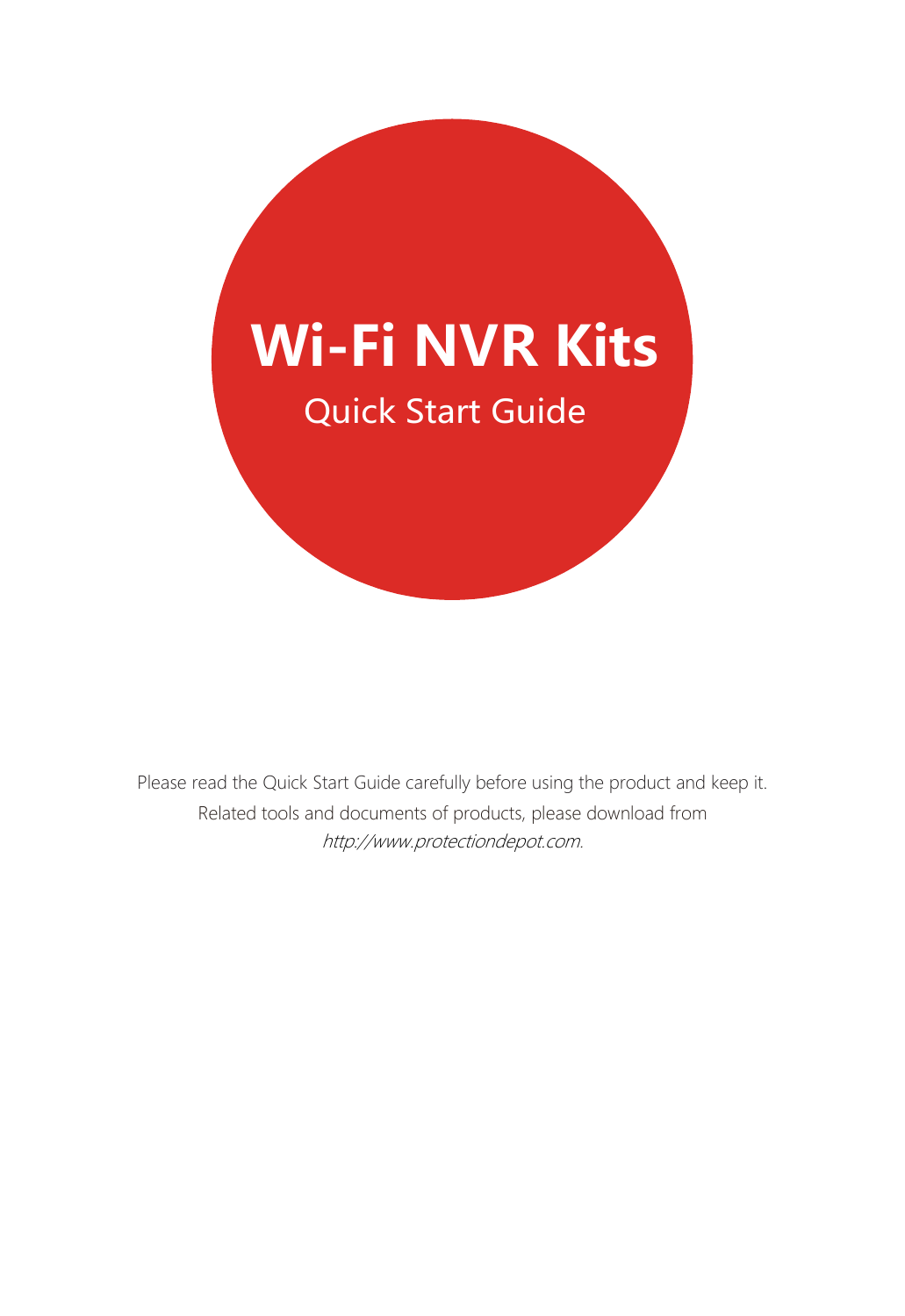# About this manual

- Thank you for purchasing our products, if you have questions or need assistance please contact us.
- This manual is for Wi-Fi NVR Kits ( wireless NVR & wireless cameras). It will be updated subject to any product updating.

# Safety Precautions

- 1. Please modify default password promptly after the equipment is installed, to avoid being tampered.
- 2. Please do not place and install the equipment in direct sunlight or near heatingequipment.
- 3. Please do not install NVR/Monitor in wet, dusty or extreme cold places.
- 4. Please install the NVR level, or install it in a stable enclosure, and take care to prevent the product from falling.

5. Do not drop or splash liquid onto the NVR and ensure that no liquid-filled items are placed onthe device to prevent liquid from flowing into the device.

6. Please install the equipment in a well-ventilated place and do not block the vents of the equipment.

- 7. Please use the equipment within rated input/output range only.
- 8. Please do not disassemble the equipment without notifying supplier.
- 9. Please transport, use and store the equipment in permissible range of humidity and temperature.

# Disclaimer

Please pay special attention to the following exclusions or restrictions:

1. If the product fails or is damaged for any of the following reasons, our company shall not be liable for any personal injury or property damage to you or third parties: A. The installation or use of equipment is not strictly in accordance with the requirements, B. Misuse or abuse beyond normal wear and tear, C. Act of God,

D. Your own or third-party reasons, including but not limited to the use of third-party products, software, components and so on.

2. Our company does not guarantee the equipment for special purposes or use in any express or implied way. This equipment shall not be used for medical/safety equipment or other products which can cause life hazards and personal injury applications or dangerous uses of weapons of mass destruction, biological and chemical weapons, nuclear explosion and any unsafe use of nuclear energy or contrary to humanitarian purposes. Any loss or liability arising from such use shall be borne by yourself.

3. This equipment can perceive specific illegal invasion in correct installation and use, but it can not avoid accidents or personal injury and property loss caused by this. In daily life, please be vigilant and strengthen the awareness of safety precautions.

4. We are not liable for any consequential, accidental, special or punitive damages, requests, property losses, data losses and documents losses. In the maximum extent permitted by law, our liability for compensation shall not exceed the amount paid by you when purchasing thisproduct.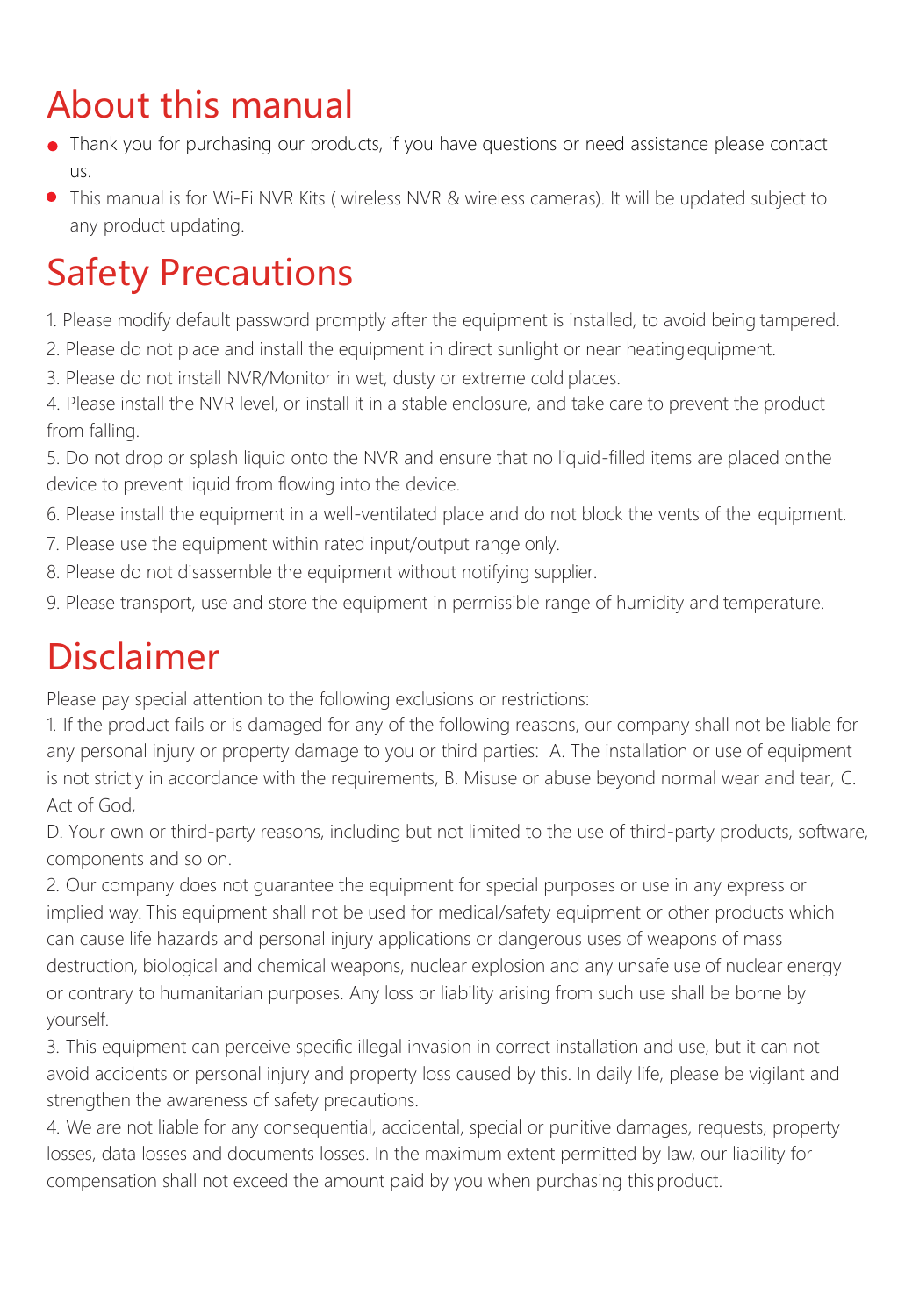### Products Appearance Description

Antenna, Screen Switch, Horn, WAN, USB Interface, Power Input Port, HDD Enclosure



## Wi-Fi NVR Kits Quick Installation Guide

#### **1. Install HDD.**

Make sure all power is disconnected before installing.

Notes: Please use the 2.5 inch professional hard disk recommended by supplier.





- (1) Move the NVR screen down and raise the base.
- (2) Remove the cover in the direction of the arrow.

(3) Point the hard disk face up and the interface to the device.

(4) Insert the device in the direction of the arrow along the card slot.

- (5) Cover the hard disk cover.
- (6) Installation is complete.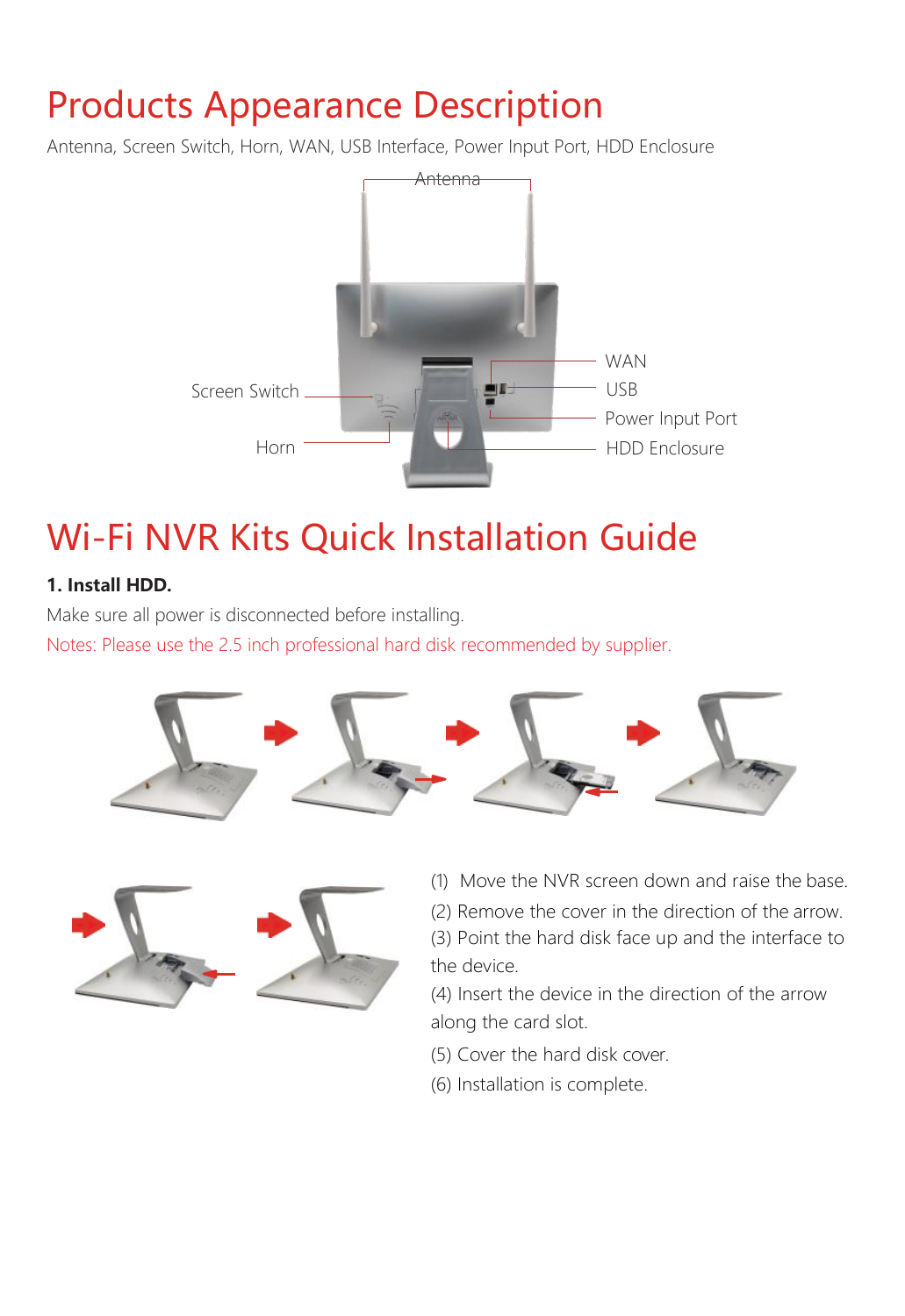#### **2. Make sure Wi-Fi NVR Kits working well.**

After the NVR and all IPCs are powered on, all IPC videos appear on the NVR screen, the device works normally and can be installed in the next step.

Notes: Please use the matched power supply in the package to prevent the NVR from working properly or damaging the NVR when the power supply is not working properly.



#### **3. Adjusting the Antenna:**

The NVR antenna transmits signals to the surroundings. When the NVR and the IPC antenna are at the same height and parallel to each other, the effect is best. If the NVR can not be the same height, the IPC antenna should be tangent to the sphere with the center of the NVR (Figure 1, Figure2- 2). Don't let the antenna point directly NVR (Figure 2-1), according to the figure can be placed correctly.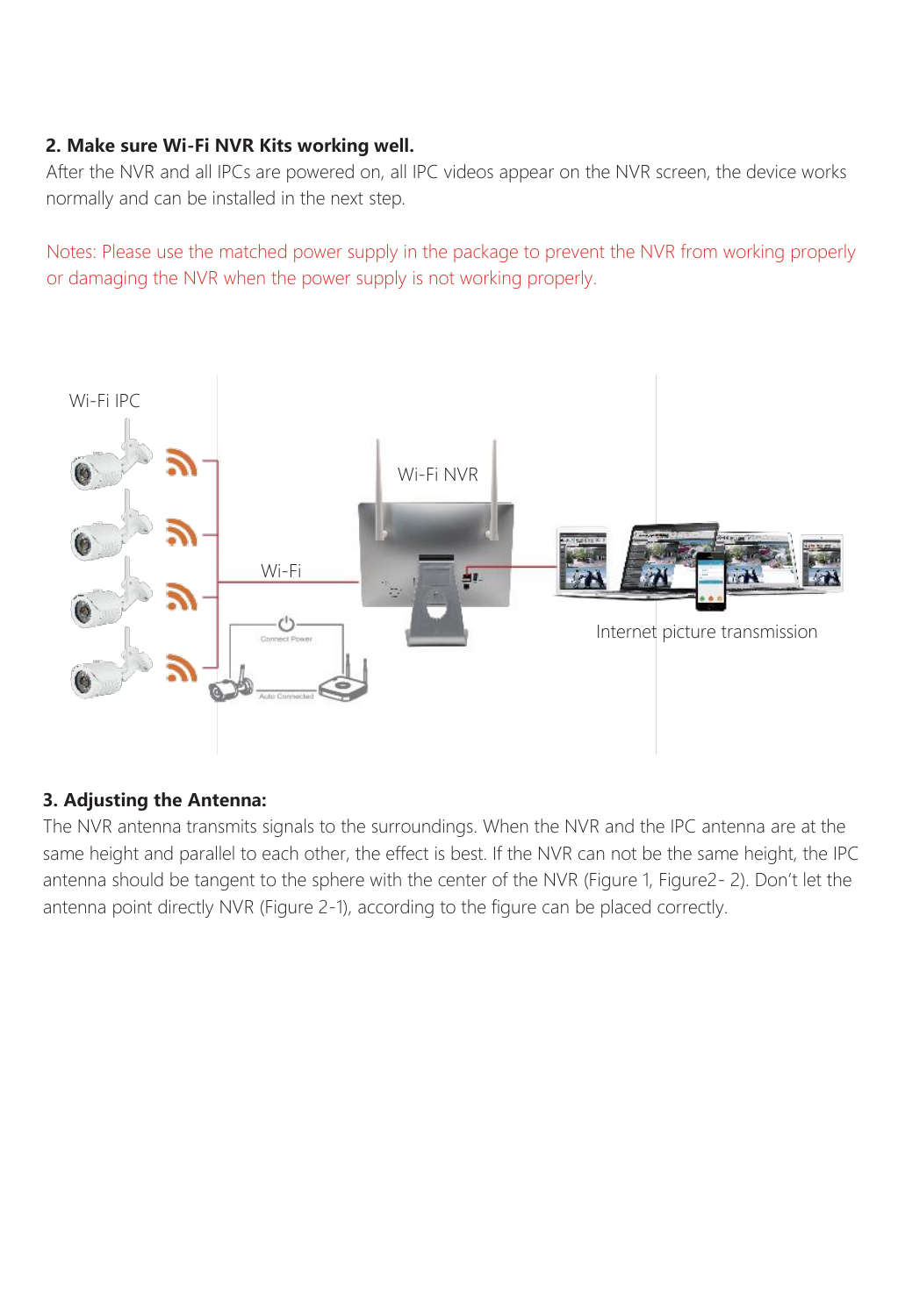





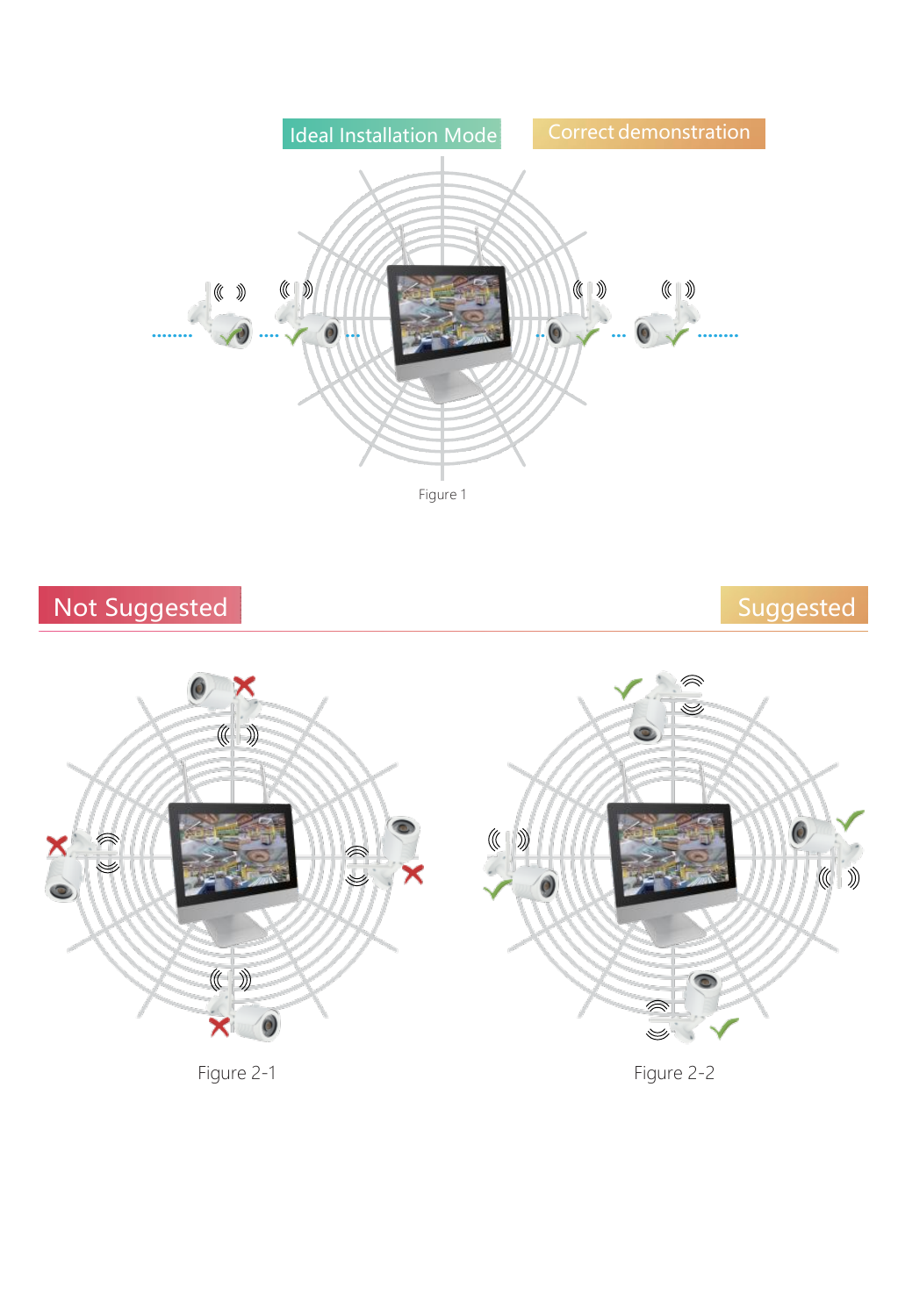# System login

Start up the NVR, right click the desktop and enter the user login interface. Input the user name and password.

System default user name : "admin" password : "12345".

| <b>User Login</b> |  |  |  |
|-------------------|--|--|--|
| admin<br>۳        |  |  |  |
|                   |  |  |  |
| English           |  |  |  |
| Login<br>Close    |  |  |  |
| Forget password   |  |  |  |

#### Live View

After the device is started, you can enter the preview screen. The system date, time, and channel name can be seen on the preview screen. After logging in to the system, double-click the left mouse button to preview the single screen; double-click the left mouse button again to return to the multi-screen preview.

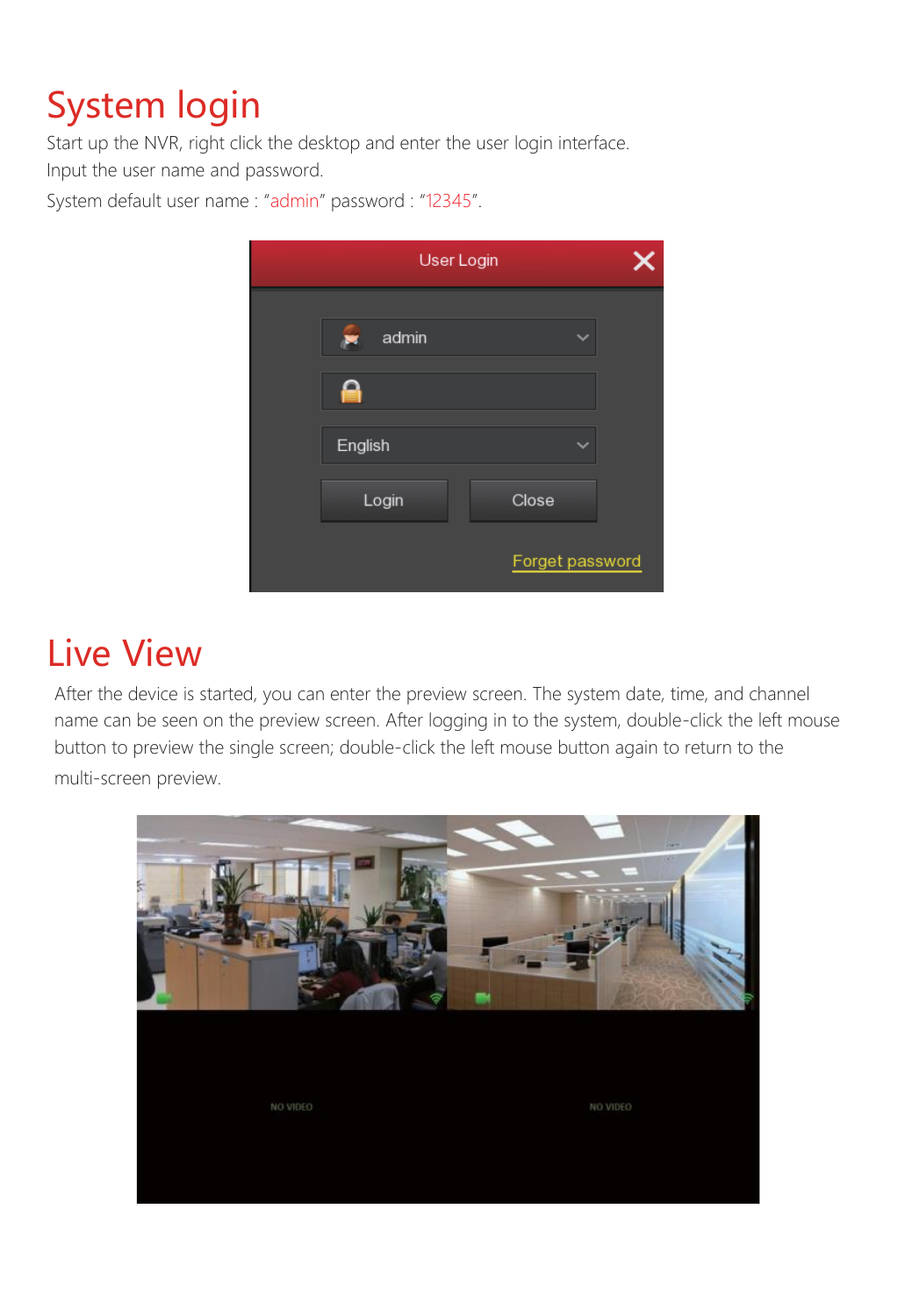## Menu operation instruction

Right click to popup shortcut menu, the menu consists with the following three parts:

1) Preview mode: Select the preview mode in the menu bar you like, such as 【1-Win】 or 【4-Win】.

2) Shortcut menu mode: It contains 【Poll】, 【Record】, 【Add Camera】, 【Playback】,

【PTZ】and 【 NVR Image 】, you can click and the enter corresponding menu directly. After the setting is completed and the application is saved, click the right mouse button on the setting interface to exit the interface or return to the previous menu.

3)Main menu: It contains 【Playback】,【Export】,【HDD】,【Record】,【Camera】,【Configuration】,【Maintenance】,【Shutdown】eight parts.



# Recording Setting

1) Enter "Record" interface to set recording from shortcut menu 【Record】or main menu. Default setting is all channels are recorded 24 hours a day.

2) Check 【Motion Detection】 to open the motion detection video.

3) The motion sections have no more than 6 time periods each day, and the device can perform normal recording or motion detection recording during the planned time period. If normal record and motion record are overlapped, it can only save the motion records while motion detection comes up.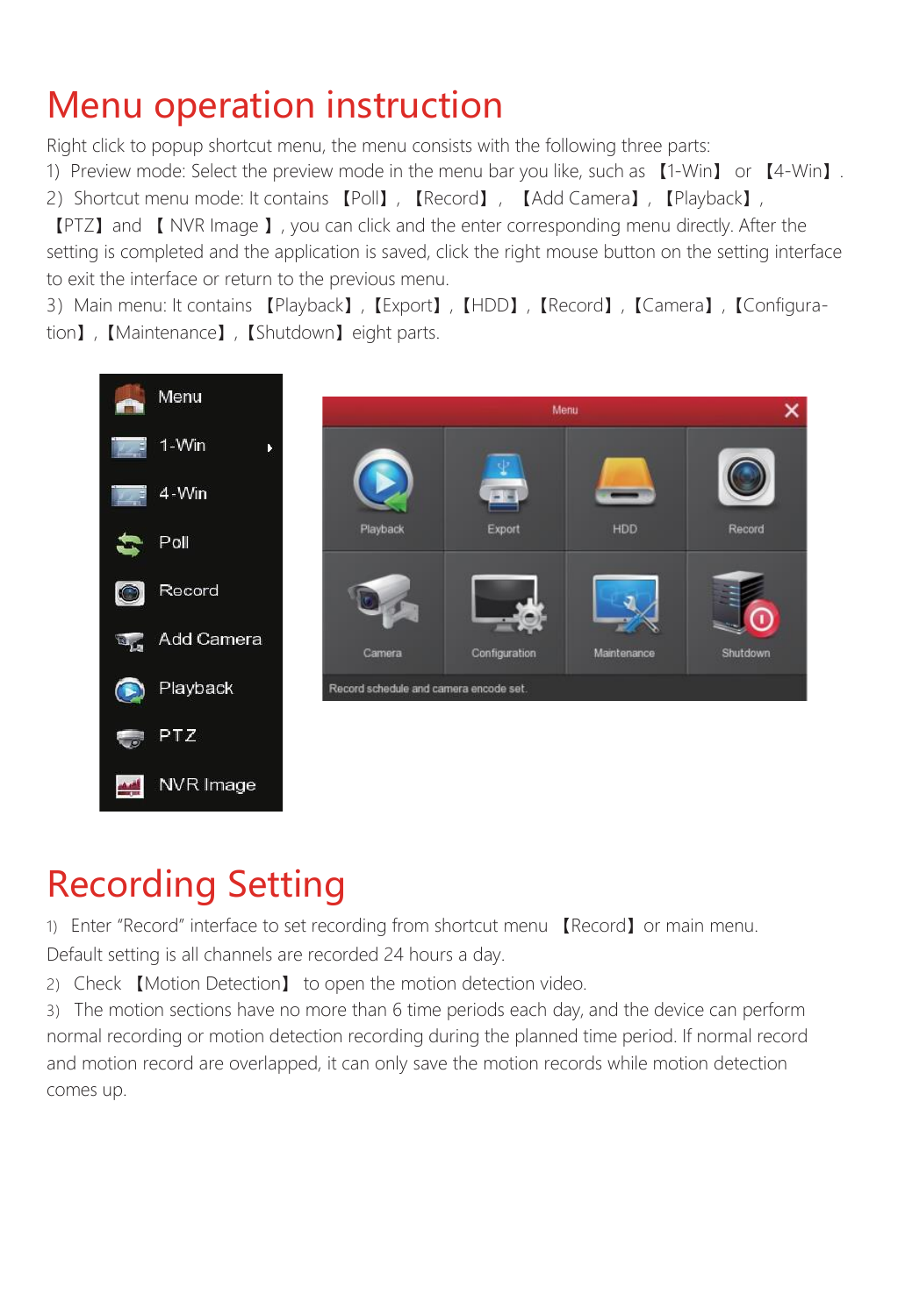

### Playback

1) Enter "Playback" interface by clicking "Playback" from shortcut or main menu.

2) Select channels, record mode, date and search the record files, click the play button in the lower left corner of the interface to play the video file, or drag the time progress bar to play the video file at the specified time.



#### (Video playback interface)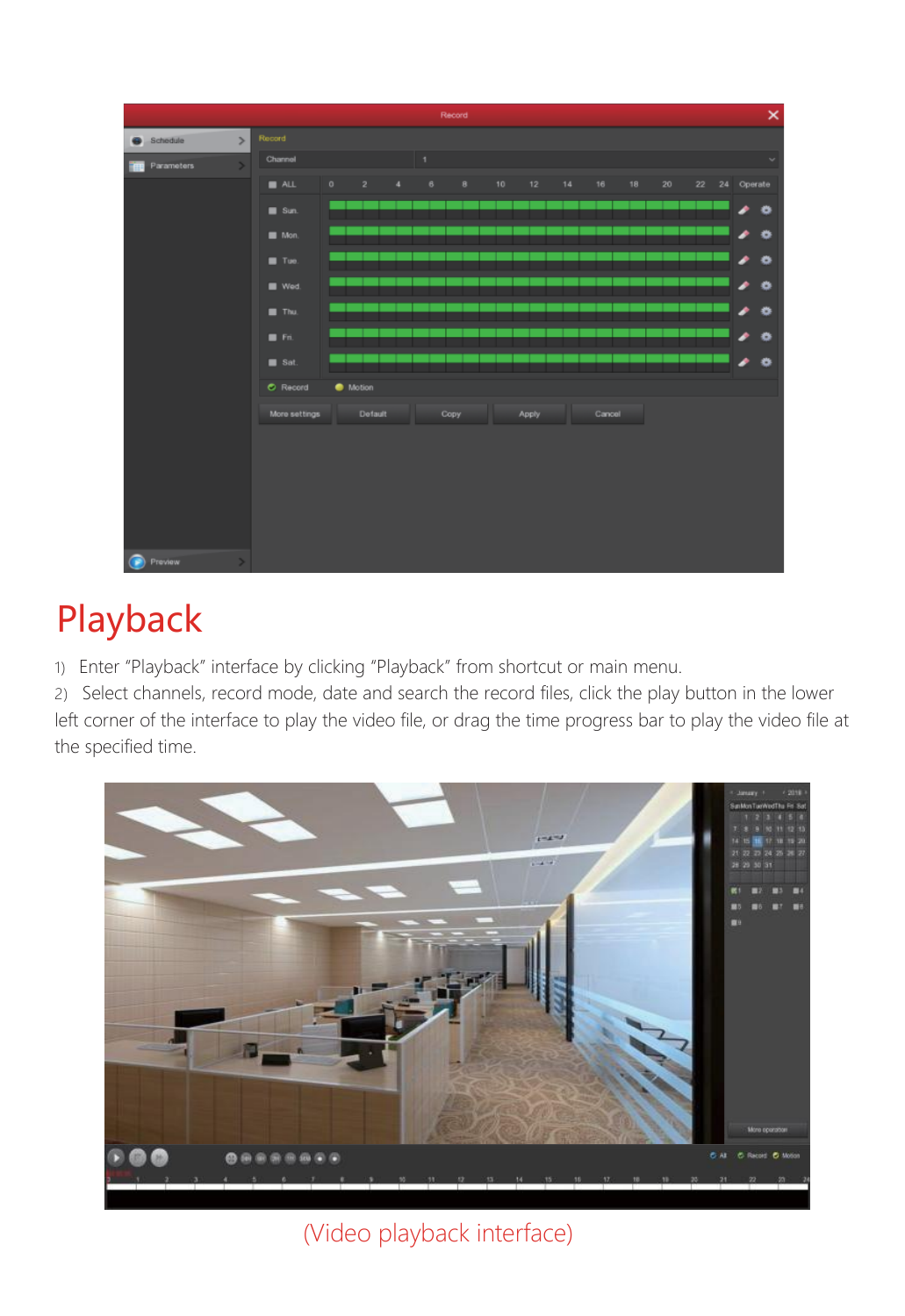# PC Side LAN Access

1) PC and NVR are connected in the same LAN (connected to the same router).

2) Open the search tool on the PC, select the target device from the search results and double-click with the left mouse button to enter the login interface (search tool can be downloaded at [https://www.protectiondepot.com\).](https://www.protectiondepot.com/4-channel-wifi-security-camera-system.html)



3) Enter the username and password and click Login (the default username is admin and the password is 12345).

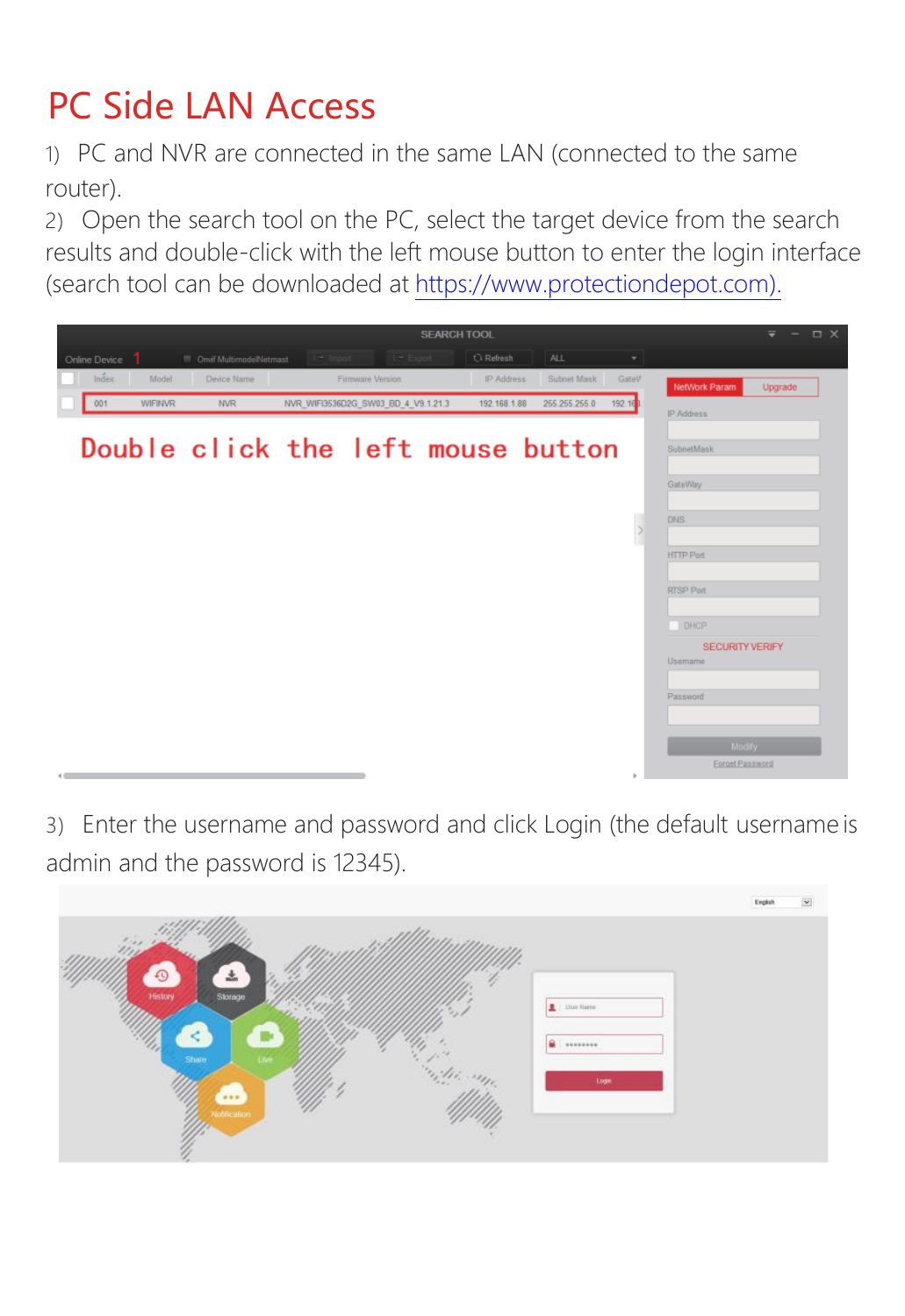# Mobile App Access

Download and install BitVision on smart phone by following way:

- 1. In the Android phone App Store or iPhone App Store enter "BitVision" search.
- 2. Scan the following QR codes.



Run the BitVision App (new users need to register an account to log in first). The steps to add devices are as follows:

|                                |                             | Device manage<br>$\leftarrow$    |      | $\leftarrow$ Add device |  |
|--------------------------------|-----------------------------|----------------------------------|------|-------------------------|--|
|                                | $\Omega$<br>B<br>Nobleton   | > My favorites                   | 7/7  | S/N<br>1000000000037    |  |
| Herospeed                      |                             | > Local device                   | 1/1  | Account                 |  |
| 2850923739@qq.com              |                             | > My devices                     | 2/11 | Password                |  |
| Device.<br>'n                  |                             | $>$ Share devices                | 2/3  | Captcha                 |  |
| Gallery                        |                             | > FishEye                        | 7/1  |                         |  |
| Event message                  |                             | Add device                       |      | Submit                  |  |
| Cloud service<br>B             |                             | III SN Add                       |      |                         |  |
| Demo                           | ×                           | AP Mode Network                  |      |                         |  |
| SN Login                       | 101                         | $\widehat{\cdot}$<br>WIFI Config |      |                         |  |
|                                | 良<br>四<br>Soverate<br>Video | (O) LAN Search                   |      |                         |  |
| (1) Logout<br><b>Q</b> Setting |                             | $[-]$ IP/DDNS                    |      |                         |  |
| C                              |                             | ⊘                                |      | C                       |  |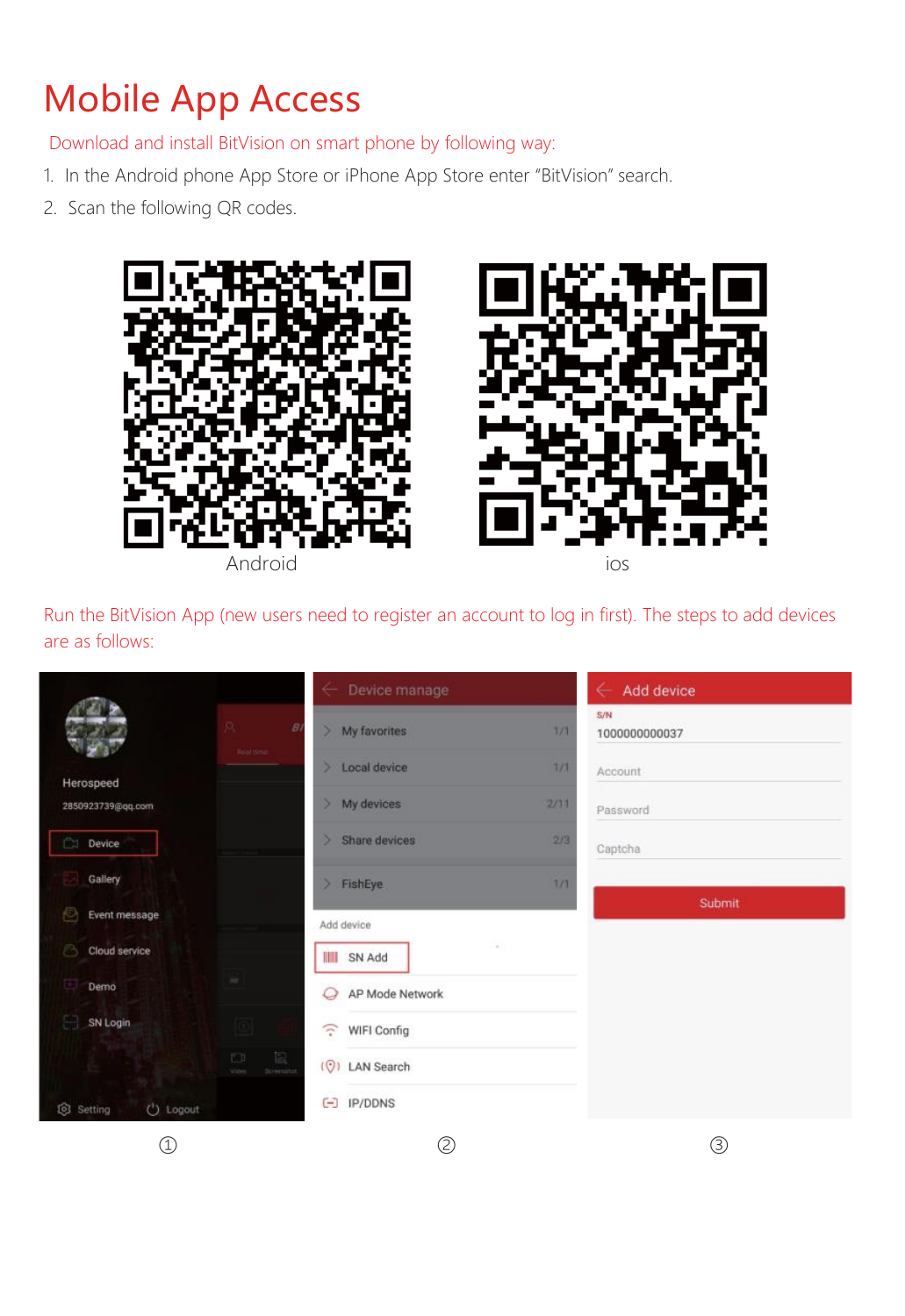| <b>Add setting</b><br>÷               | Finish        |
|---------------------------------------|---------------|
| * The following all can be customized |               |
| Device name                           | 3516EV100_F23 |
| Group                                 | IPC           |

 $\alpha$  Click on  $\alpha$  **2** in the top left corner and click on  $\alpha$  Device in the sliding menu.

② Click  $\left[\begin{matrix} \bigoplus \end{matrix}\right]$  →  $\left[\begin{matrix} \circledast \end{matrix}\right]$  Add device] →  $\left[\begin{matrix} \text{SN Add} \end{matrix}\right]$ , Align the QR code on the product label on the bottom of the NVR to scan; ③ Enter device user name, password and Captcha (printed on the label), click 【Submit】; ④ Click 【Device name】→ enter the device name, click 【Done】;

Click 【Group】→choose camera group, click 【Done】, click 【Finish】.

#### The steps to preview the video are as follows:

④



- ① Click 【Real time】, click 【 $\left(\bigcirc\right)'$ .】 to enter the Device manage interface.
- ② Select the channel to preview, click【Done】.
- ③ Start to play the real-time video.